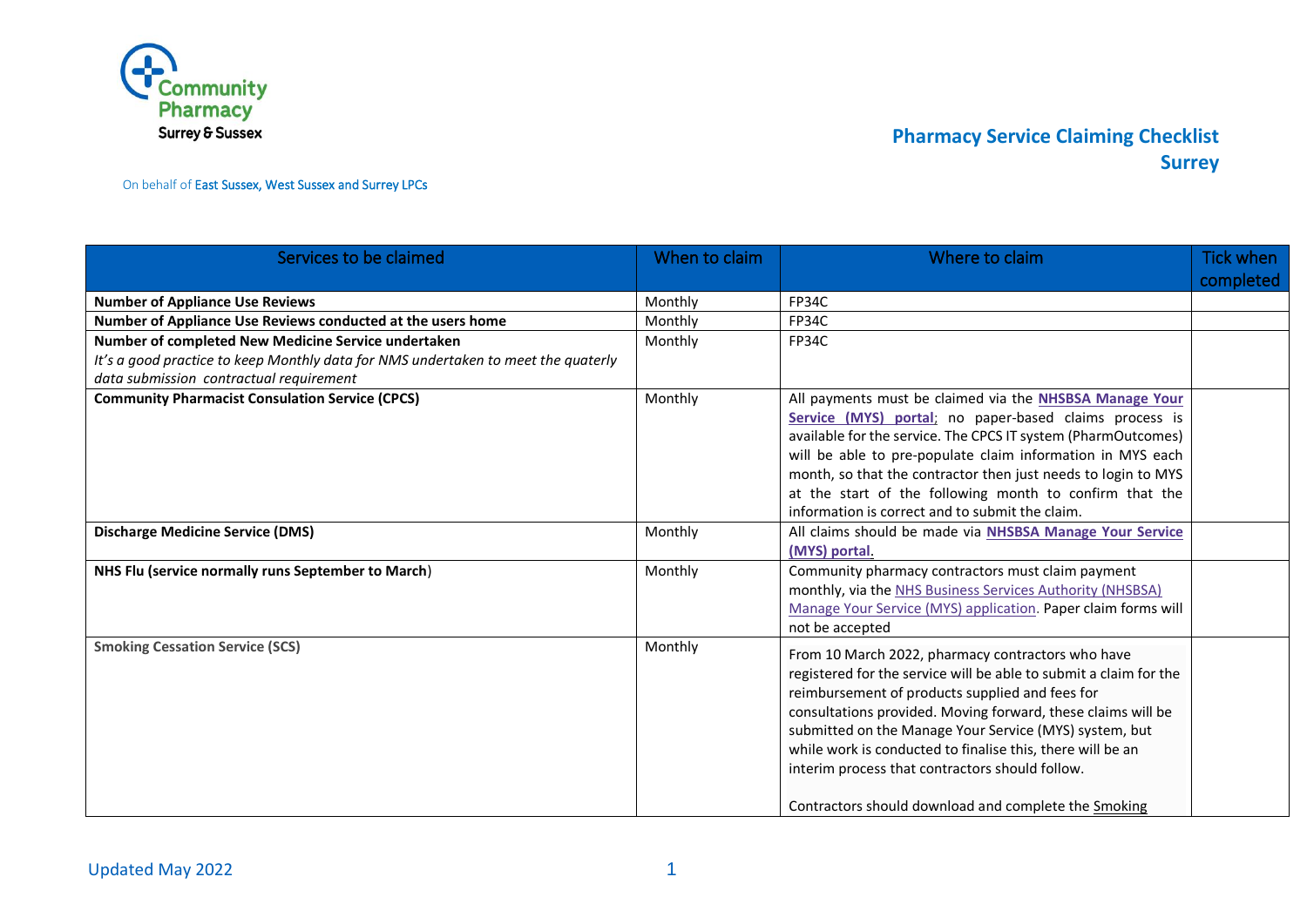|                                                                                                                                                                                                                                                                                                                                                                                                  |                                      | Cessation Service claim form (Excel: 38KB). They should send<br>it to nhsbsa.mys@nhs.net by the 5th day of the month<br>following the month the claim was made for. For<br>example, claims in March 2022 should be submitted by 5 April<br>2022.<br>Reimbursement for products supplied and consultations<br>provided will take place in the prescription month of when<br>the claims were submitted. For example, claims in March<br>2022 will be reimbursed alongside the March 2022<br>prescription month. |  |
|--------------------------------------------------------------------------------------------------------------------------------------------------------------------------------------------------------------------------------------------------------------------------------------------------------------------------------------------------------------------------------------------------|--------------------------------------|---------------------------------------------------------------------------------------------------------------------------------------------------------------------------------------------------------------------------------------------------------------------------------------------------------------------------------------------------------------------------------------------------------------------------------------------------------------------------------------------------------------|--|
| <b>Hypertensive Case Finding Service</b>                                                                                                                                                                                                                                                                                                                                                         | Monthly                              | All payments must be claimed via the NHSBSA Manage Your<br>Service (MYS) portal                                                                                                                                                                                                                                                                                                                                                                                                                               |  |
| <b>Hepatitis C Antibody Testing Service</b>                                                                                                                                                                                                                                                                                                                                                      | Monthly                              | Community pharmacy contractors must claim payment<br>monthly, via the NHS Business Services Authority (NHSBSA)<br>Manage Your Service (MYS) application.                                                                                                                                                                                                                                                                                                                                                      |  |
| All Public Health commisioned services via Surrey County Council<br>Stop Smoking Service, Varenicline PGD, Emergency Hormonal Contraception,<br><b>Chlamydia treatment &amp;</b><br>All Substance misuse service commissioned: Take Home Naloxone, Supervised<br><b>Consumption and Needle Exchange.</b><br>Good Practice to enter each consulation onto PharmOutcomes during the<br>appointment | By 5 <sup>th</sup> of every<br>month | All claims to be made via PharmOutcomes                                                                                                                                                                                                                                                                                                                                                                                                                                                                       |  |
| <b>Palliative Care Service</b><br>Good practice to keep the Palliative Care stock separated in the CD cabinet as the<br>out of date drugs are claimed via CCG under this service                                                                                                                                                                                                                 | Annually                             | All paper work to be send to the CCG                                                                                                                                                                                                                                                                                                                                                                                                                                                                          |  |
| <b>Specials &amp; Unlicensed Medicines Records</b><br>Contractor shall send a copy of the appropriately endorsed COA/COC/invoice to the<br>local NHS England team of the prescriber allowing the local NHS England team to<br>match expenditure to the special supplied. All patient identifiable data to be<br>removed prior to sending to NHS England team. This is a contractual requirement. | Monthly                              | Local NHS England Team                                                                                                                                                                                                                                                                                                                                                                                                                                                                                        |  |
| <b>Private Controlled Drug Prescriptions</b><br>It is good practice to keep a copy of prescription in store as a record of dispensing                                                                                                                                                                                                                                                            | Monthly                              | FP34PCD<br>https://www.nhsbsa.nhs.uk/sites/default/files/2017-<br>03/FP34PCDv6.pdf                                                                                                                                                                                                                                                                                                                                                                                                                            |  |

**For further advice and support from Community Pharmacy Surrey & Sussex Team, please contact us by:**  Email to **[LPC@communitypharmacyss.co.uk](mailto:LPC@communitypharmacyss.co.uk)**